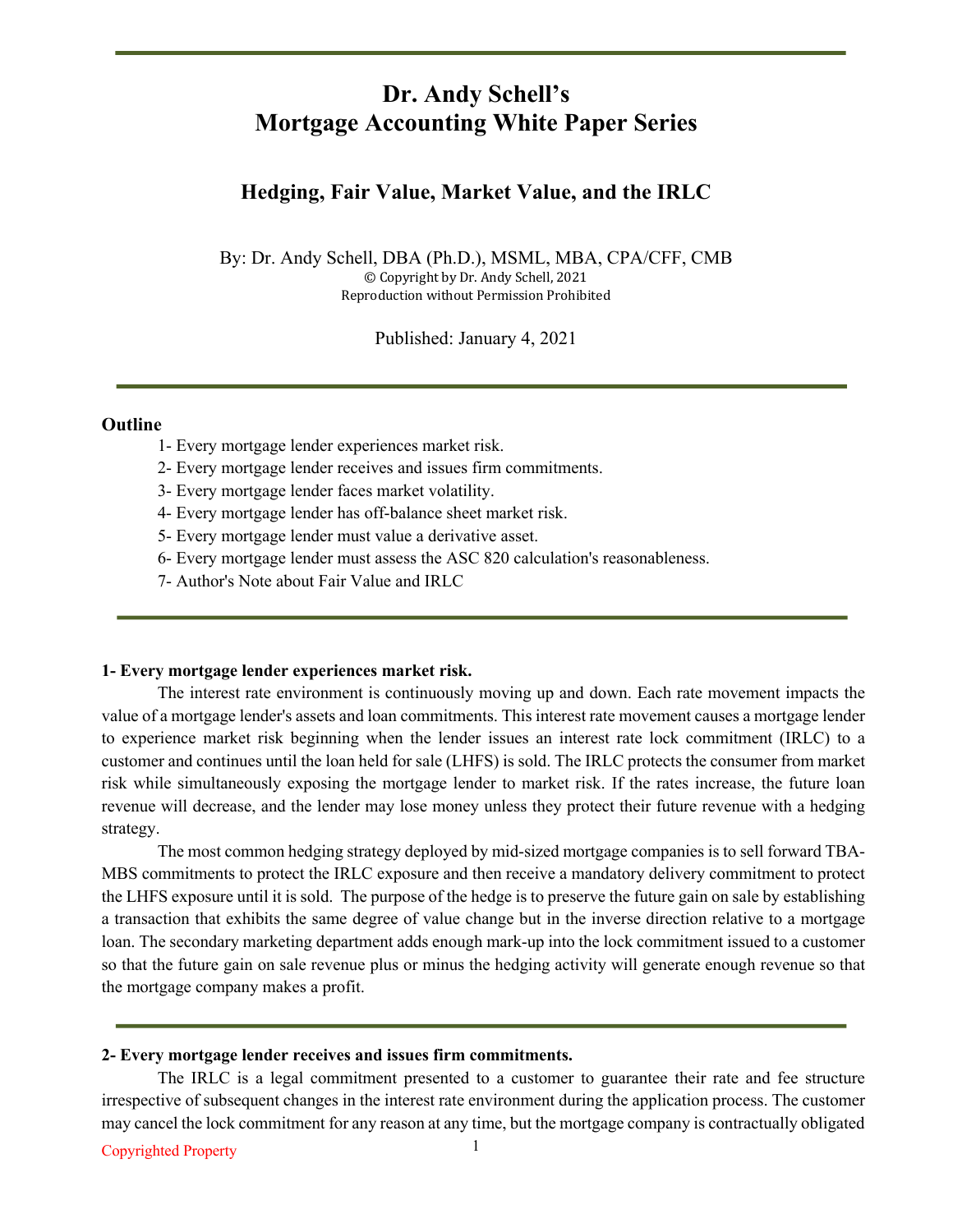to honor the terms of the IRLC irrespective of price movement. Given the optionality of the IRLC, the option holder (customer) is likely to exercise the contract when the interest rate movement creates a favorable position for them, which likely has the opposite impact on the mortgage company's financial condition.

As an example, as rates rise, the customer is likely to complete the transaction because they want a lower house payment. If rates decline, the consumer holding an IRLC may search for a lower interest rate alternative and cancel the existing lock commitment without consequence. The challenge for the mortgage lender is that when rates fall, the gain in the IRLC is offset by a loss in the hedge position, while at the same time, the customer is likely to cancel the lock, which prevents the gain from realization. If the customer cancels the IRLC, the lender must still settle and pay the hedging losses despite not creating the gain on sale. The trick is not to hedge the IRLCs that are likely to cancel. This is accomplished by implementing a comprehensive analysis using backtesting algorithms to identify the pull-through adjusted pipeline.

#### **3- Every mortgage lender faces market volatility.**

When rates fall, the value of the IRLC and LHFS (long position) rise and the value of the hedge (short position) declines based on the amount of the changes in the interest rate environment. The first four months of 2020 presented many challenges, including the situation where a gain in the IRLC should have offset the hedge position loss given the bi-direction value relationship of the IRLC and the hedge position. During April 2020, due to rapidly declining rates, there was a significant increase in the derivative asset that was offset by a loss in the hedge position reflected in the derivative liability.

This market price volatility's impact on off-balance sheet commitments created a significant financial event that supports the FASB's reasoning in the issuance of ASC 815. This pronouncement requires the presentation of off-balance sheet impact from a market change measured following the calculation methodology prescribed in ASC 820. Unfortunately, in many cases during April and May 2020, the IRLC expected gain did not materialize as the loan buyers were unwilling to offer a price sufficient to recover the hedge position loss given the market's extreme volatility. Volatility reflects uncertainty, and uncertain buyers pay less, which the lender should address by increasing the pricing margin or establish longer-term forward commitments or, ideally, deliver into the short position under a delivery vs payment (DVP) structure.

#### **4- Every mortgage lender has off-balance sheet market risk.**

ASC 815-10-15-71 requires recognizing the amount of the off-balance sheet market risk exposure from a lender's firm commitments, including the IRLC, the TBA-MBS position, and all mandatory delivery commitments (firm commitments). After Enron imploded from concealing its off-balance sheet commitments, SOX was adopted, and the firm commitments were designated a derivative to force the disclosure of market change exposure. The FASB labeled the mortgage lender's firm commitments derivative financial instruments even though the IRLC specifically does not present derivative characteristics. In fact, the FASB staff originally concluded that the IRLC was not a derivative. Nevertheless, the firm commitments are designated derivatives to require disclosure of fair value and market value change.

Fair value and market value are different concepts identified within the measurement standards presented in ASC 820. A market value is determined from active trading in a public market where the value characteristics, including the settlement prices, are available to the public. In contrast, fair value is the value at which an asset is exchanged between a willing buyer and a willing seller based on fundamental analysis, including net future cash flow following the mechanics outlined in ASC 820.

A mortgage lender's hedge advisor typically measures the value of firm commitments; although, there is a critical caveat. The hedge advisor reports do not differentiate between market value and fair value. Most of the hedge reports' content is based on the active trading of a Mortgage-Backed Security and the TBA-MBS forward contracts, both of which trade on active, public markets. If trading details are hidden or unobservable or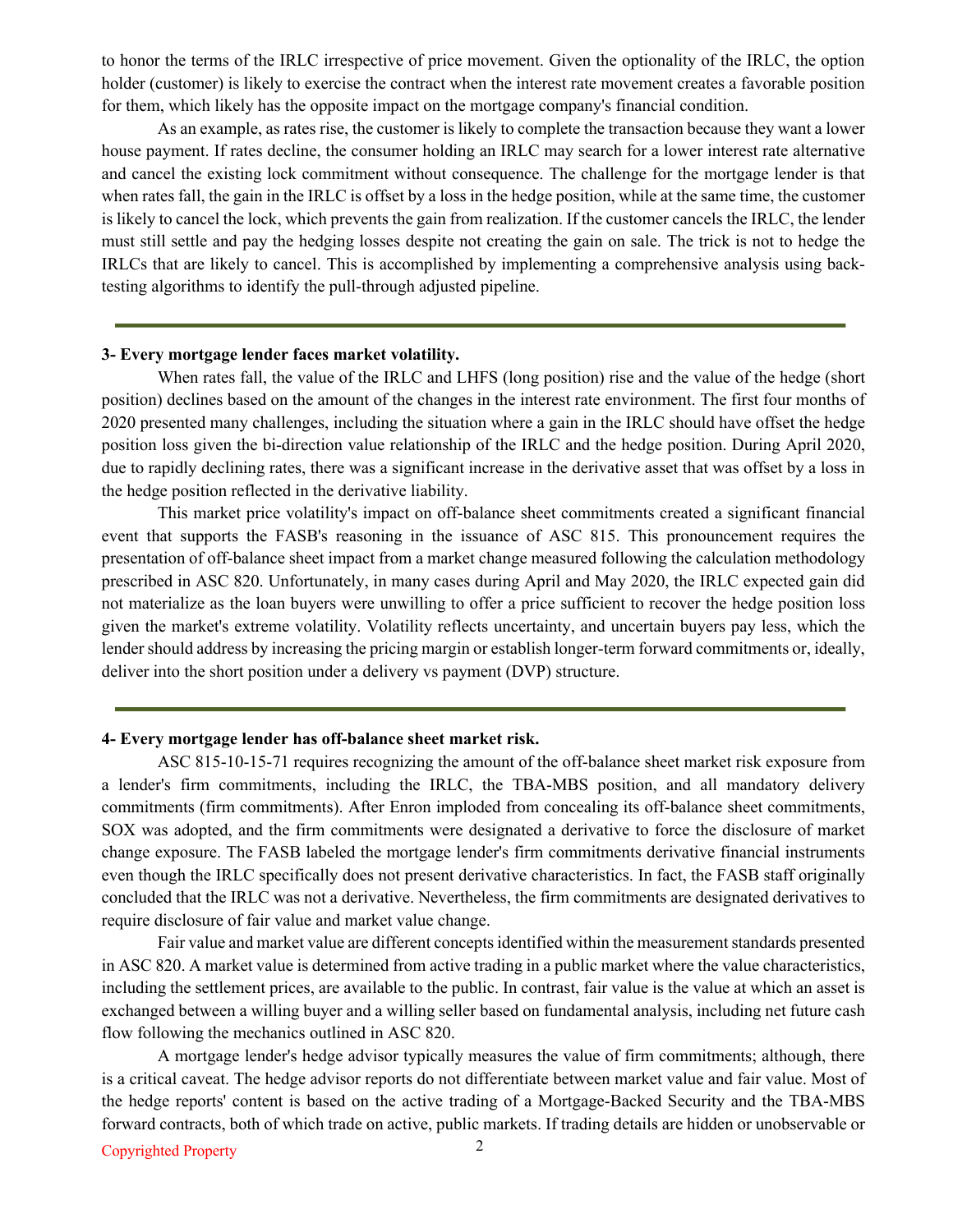value drivers are unobservable, then the market is not public and fair value must be applied. Such is the case for the IRLC. The IRLC has no public market and must receive a fair value assessment under the ASC 820 fair value hierarchy as a Level 3 input, which is not presented in the hedge reports.

Any mortgage company CFO should be cautioned when relying on the IRLC "market" value identified in the hedge report, given the ASC 820 fair value measurement requirement that contradicts such reliance and specifically requires a fair value assessment. The important point for CFOs to accept is that the fair value assessment is based on the IRLC's value as a firm commitment at month-end. The IRLC is always only a firm commitment, not a tradable security. The IRLC is extinguished when the loan is closed and the new LHFS is an asset valued as a level 2 input. If the LHFS is delivered into a mortgage-backed security, it is then traded on an active market as a level 1 input with a market value assessment. It is never correct to value an IRLC as a security. The IRLC must be valued as a firm commitment based on the price a willing buyer would pay to purchase a firm commitment.

#### **5- Every mortgage lender must value a derivative asset.**

The reporting value of the long and short positions are assessed and should result in substantially offsetting amounts. If the long position has a gain, then the short position has a loss. A gain is reported as a derivative asset, and any loss is reported as a derivative liability. The long and short positions are never netted together. The reporting value of the IRLC and the hedge position are assessed each month. The IRLC and mandatory delivery commitments receive a fair value assessment because there is neither an active nor public market to identify a market value. The value of the mandatory commitments for the LHFS are known, which often supports a Level 2 fair value measurement. The TBA-MBS receives a Level 1 market value assessment given the active and public market. The IRLC receives a Level 3 fair value measurement, which likely requires a fair value model.

The components subject to fair value measurement applied under the ASC 820 hierarchy for Level 3 inputs will likely require a model that replicates the events of a hypothetical sale to an independent third party to establish the net cash flow value of the IRLC, which includes all conversion costs. It turns out that the AICPA has a model for this purpose. The derivative asset is an intangible asset, and the AICPA SSVS model guidance is designed to value an intangible asset, like the IRLC. To find the AICPA model description, launch a browser search for AICPA SSVS.

The AICPA SSVS fair value model for the IRLC is based on the anticipated net future cash flow. Net future cash flow analysis is the same finance theory used to value the MSR, although the short duration of the IRLC life-cycle renders discounting immaterial. The hypothetical buyer's costs to convert the IRLC into a salable loan are examined and allocated based on the pipeline's status code elements identified by the hedge advisor. As with any fair value simulation, the seller's costs are irrelevant in the buyer's calculation. For purposes of the fair value model inputs, the seller's costs may be aligned to the status code silos irrespective of period or product cost to determine the cash flow value of the IRLC. Additionally, ASC 815-10-15-139 addresses the applicability of conversion costs, which aligns with the AICPA SSVS net cash flow approach.

#### **6- Every mortgage lender must assess the ASC 820 calculation's reasonableness.**

The cash flow value of the IRLC is then adjusted by the market movement change in the TBA-MBS short position to reflect the recordable value for the derivative asset or the derivative liability. The derivative asset value of the IRLC net cash flow value from the AICPA model may be 75bp, plus or minus the hedge position change. If the hedge is a 1% loss, then the derivative asset should have an offsetting value of approximately 1.75% resulting from the offsetting value change plus the net cash flow value of the IRLC. At the very least, all of the computational elements must be presented in the audit or interim financial footnotes so the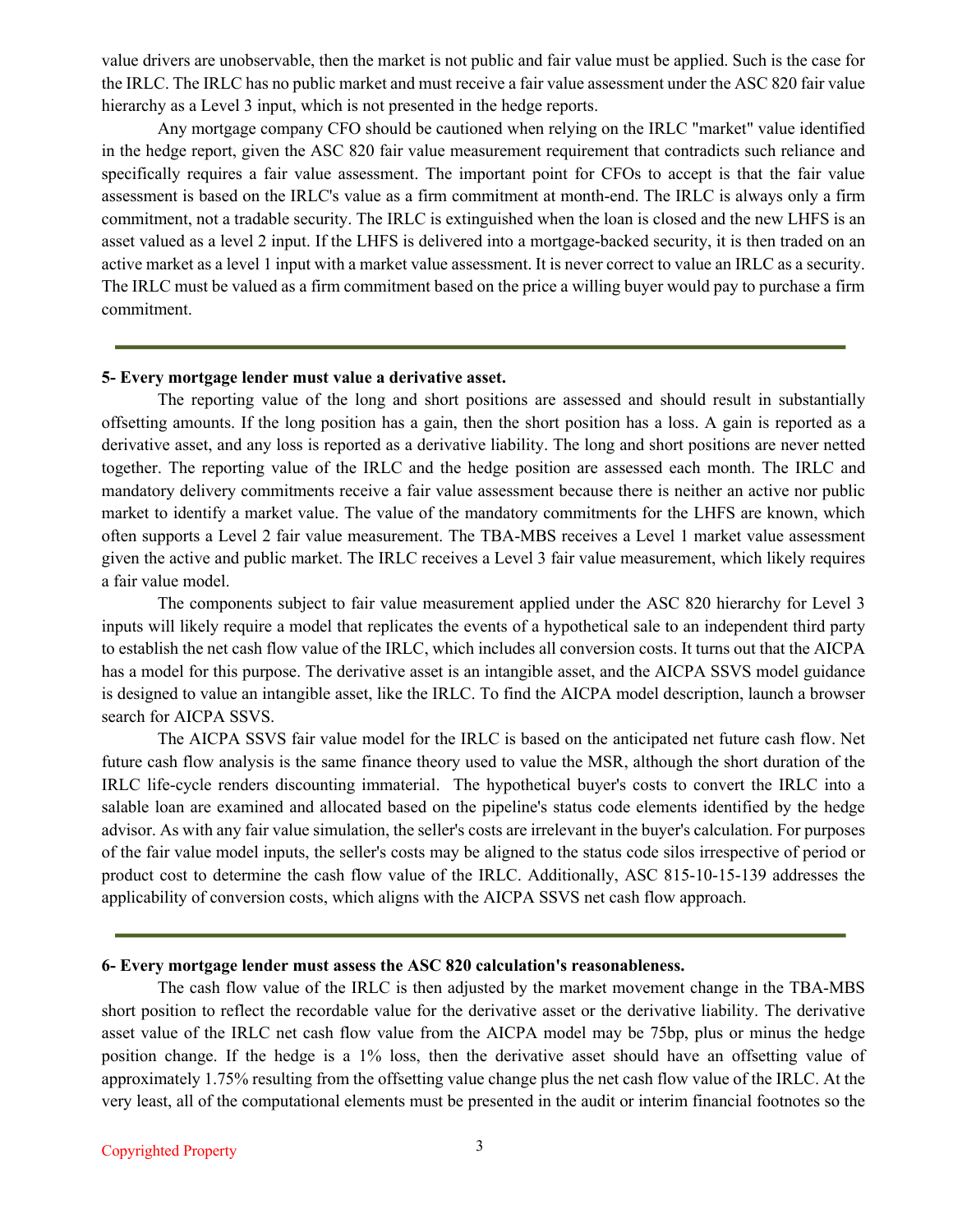reader can follow the bread crumb trail to understand the math behind the derivative asset and derivative liability amounts.

#### **7- Author's Note about Fair Value and IRLC**

A note about volatility. If interest rates rise quickly, creating a gain in the short position, the IRLC market change loss may be more than the cash flow value of the IRLC, resulting in the IRLC reported as a derivative liability.

And a note about complexity. This topic may generate an emotional response as a more advanced awareness of this topic reveals a necessary change in past practice. The information presented above has passed the scrutiny of the scholarly community and the review by Ph.D. CPAs that are not invested in a prior conclusion. Citations are omitted given the informal structure of this publication. While I am confident the IRLC valuation method presented in this paper is the most accurate method, the ultimate fair value measurement of a Level 3 input is the Certified Public Accountant's representation that the financial statements are presented fairly upon signing the audit report.

> © Copywrite 2020 Dr. Andy Schell, CPA/CFF, CMB, All rights reserved, Unauthorized reproduction is prohibited.

**About:** Dr. Andy Schell, DBA (Ph.D.), MSML, MBA, CPA/CFF, CMB

Dr. Schell is CEO, Managing Partner, and Co-Founder of Mortgage Banking Solutions and MBS Financial Services ("MBS"), based in Austin, Texas. He is known for his ability to turn "vision into reality" and "chaos into order" as he finds creative solutions to address his clients' challenges. He primarily supports regulated depositories in mortgage finance and sophisticated independent mortgage lenders to address revenue stability, technology enhancement, and Workflow Efficiency. Andy is a finance guy, a CPA, (there is a difference), and a musician. It is the combination of his creativity, experience, and education that enables him to create business strategies that will lead to his client's success.

Dr. Schell's finance experience began trading marketable securities in 1980 at a Dallas, Texas-based Wall Street firm and then continued throughout his career spanning four decades. His activities in finance include trading Mortgage-Backed Securities and Options on T-Bond Futures as a risk management tactic, directing the \$35 billion securities settlement activities for Bank of America, and supporting the bank's quantitative assessment of implied volatility for the Monte Carlo simulation model. His finance education began with a bachelor's degree in banking and finance and continued at the SMU graduate school of banking and the University of Chicago's options trading program.

Dr. Schell's accounting expertise is equally expansive, including a master's in accounting, a CPA certificate licensed in Texas with public accounting experience in Dallas, and a doctorate in business strategy with a doctoral dissertation on the value of financial derivatives. He is also a Certified Mortgage Banker awarded from the Mortgage Bankers Association in addition to holding the designation as a Certified Public Accountant licensed in Texas.

Dr. Schell's 40 years of experience, professional designations, CPA/CFF, CMB, and academic credentials, including a terminal degree that established the title Doctor Schell, collectively provide the foundation for him to authoritatively address the topics presented in this